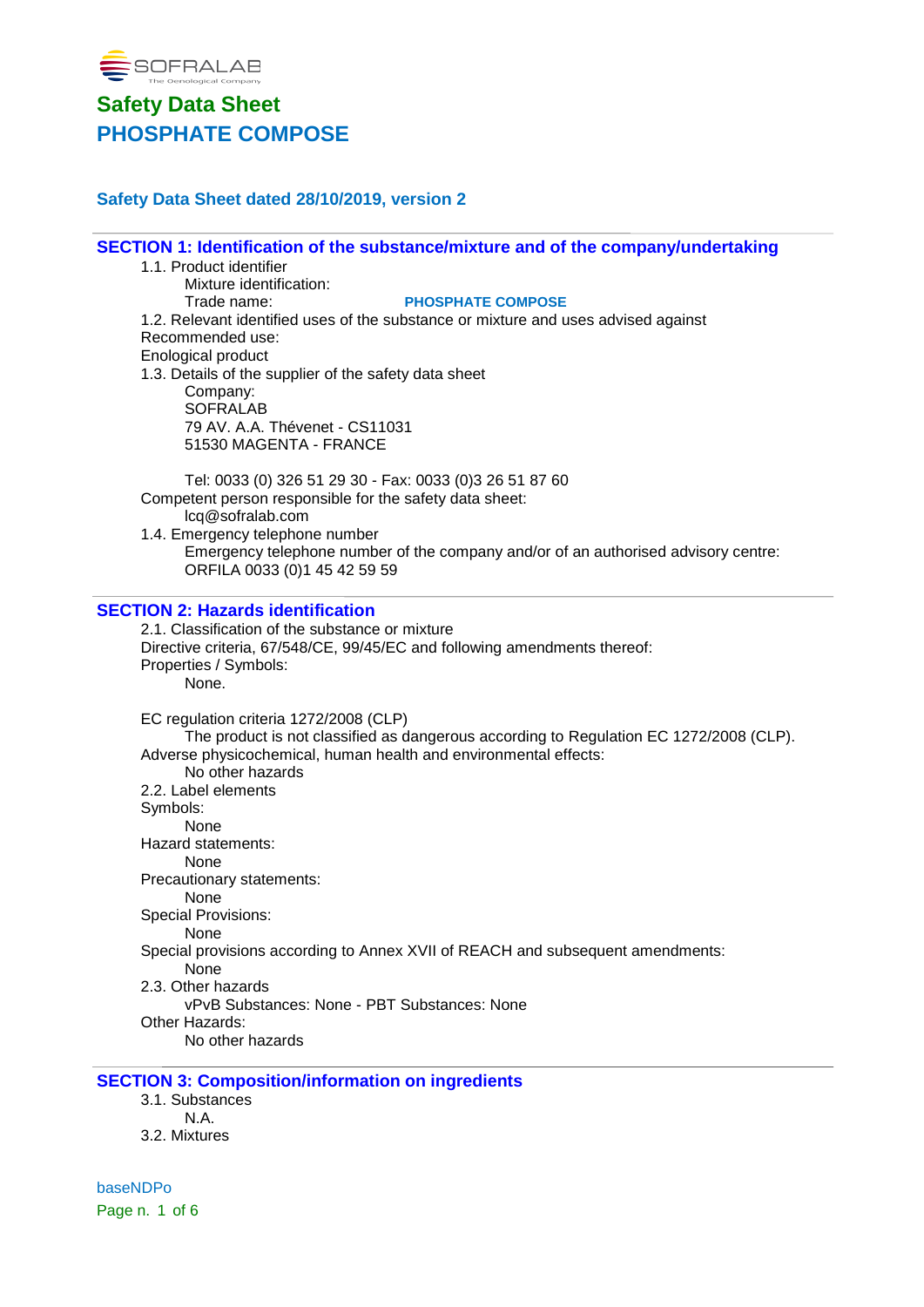

Hazardous components within the meaning of EEC directive 67/548 and CLP regulation and related classification:

None

#### **SECTION 4: First aid measures**

4.1. Description of first aid measures

#### In case of skin contact:

Wash with plenty of water and soap.

In case of eyes contact:

In case of contact with eyes, rinse immediately with plenty of water and seek medical advice. In case of Ingestion:

Do not under any circumstances induce vomiting. OBTAIN A MEDICAL EXAMINATION IMMEDIATELY.

In case of Inhalation:

Remove casualty to fresh air and keep warm and at rest.

- 4.2. Most important symptoms and effects, both acute and delayed None
- 4.3. Indication of any immediate medical attention and special treatment needed Treatment:

## None

#### **SECTION 5: Firefighting measures**

- 5.1. Extinguishing media
	- Suitable extinguishing media: Water. Carbon dioxide (CO2).
		-

Extinguishing media which must not be used for safety reasons: None in particular.

- 5.2. Special hazards arising from the substance or mixture Do not inhale explosion and combustion gases. Burning produces heavy smoke.
- 5.3. Advice for firefighters

Use suitable breathing apparatus . Collect contaminated fire extinguishing water separately. This must not be discharged into drains.

Move undamaged containers from immediate hazard area if it can be done safely.

#### **SECTION 6: Accidental release measures**

- 6.1. Personal precautions, protective equipment and emergency procedures Wear personal protection equipment.
	- Remove persons to safety.

See protective measures under point 7 and 8.

6.2. Environmental precautions

Do not allow to enter into soil/subsoil. Do not allow to enter into surface water or drains. Retain contaminated washing water and dispose it.

In case of gas escape or of entry into waterways, soil or drains, inform the responsible authorities.

- Suitable material for taking up: absorbing material, organic, sand
- 6.3. Methods and material for containment and cleaning up
	- Wash with plenty of water.
- 6.4. Reference to other sections See also section 8 and 13

baseNDPo Page n. 2 of 6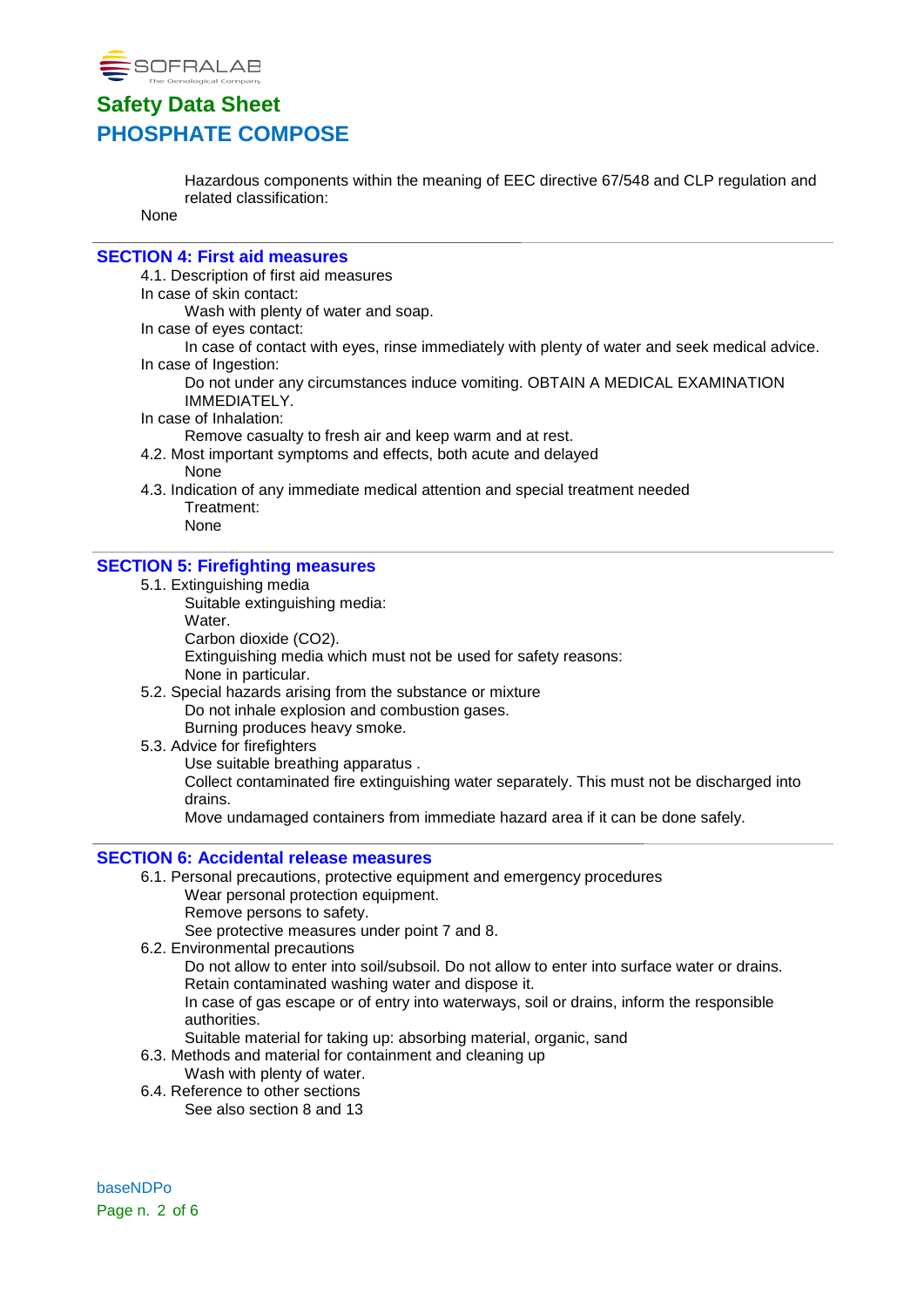

| <b>SECTION 7: Handling and storage</b>                                       |
|------------------------------------------------------------------------------|
| 7.1. Precautions for safe handling                                           |
| Avoid contact with skin and eyes, inhaltion of vapours and mists.            |
| Do not eat or drink while working.                                           |
| See also section 8 for recommended protective equipment.                     |
| 7.2. Conditions for safe storage, including any incompatibilities            |
| Keep away from food, drink and feed.                                         |
| Incompatible materials:                                                      |
| None in particular.                                                          |
| Instructions as regards storage premises:                                    |
| Adequately ventilated premises.                                              |
| 7.3. Specific end use(s)                                                     |
| None in particular                                                           |
|                                                                              |
| <b>SECTION 8: Exposure controls/personal protection</b>                      |
| 8.1. Control parameters                                                      |
| No occupational exposure limit available                                     |
| <b>DNEL Exposure Limit Values</b>                                            |
| N.A.                                                                         |
| <b>PNEC Exposure Limit Values</b>                                            |
| N.A.                                                                         |
| 8.2. Exposure controls                                                       |
| Eye protection:                                                              |
| Not needed for normal use. Anyway, operate according good working practices. |
| Protection for skin:                                                         |
| No special precaution must be adopted for normal use.                        |
| Protection for hands:                                                        |
| Not needed for normal use.                                                   |
| Respiratory protection:                                                      |
| Not needed for normal use.                                                   |
| Thermal Hazards:                                                             |
| None                                                                         |
| Environmental exposure controls:                                             |
| None                                                                         |
| Appropriate engineering controls:                                            |
| None                                                                         |
|                                                                              |
| <b>SECTION 9: Physical and chemical properties</b>                           |
| 9.1. Information on basic physical and chemical properties                   |

| . Information on basic physical and chemical properties |                       |
|---------------------------------------------------------|-----------------------|
| Appearance and colour:                                  | <b>White Crystals</b> |
| Odour:                                                  | Without               |
| Odour threshold:                                        | N.A.                  |
| pH:                                                     | N.A.                  |
| Melting point / freezing point:                         | N.A.                  |
| Initial boiling point and boiling range: N.A.           |                       |
| Solid/gas flammability:                                 | N.A.                  |
| Upper/lower flammability or explosive limits:           | N.A.                  |
| Vapour density:                                         | N.A.                  |
| Flash point:                                            | N.A.                  |
| Evaporation rate:                                       | N.A.                  |
| Vapour pressure:                                        | N.A.                  |
| Relative density:                                       | N.A.                  |
| Solubility in water:                                    | N.A.                  |
| Solubility in oil:                                      | N.A.                  |

baseNDPo Page n. 3 of 6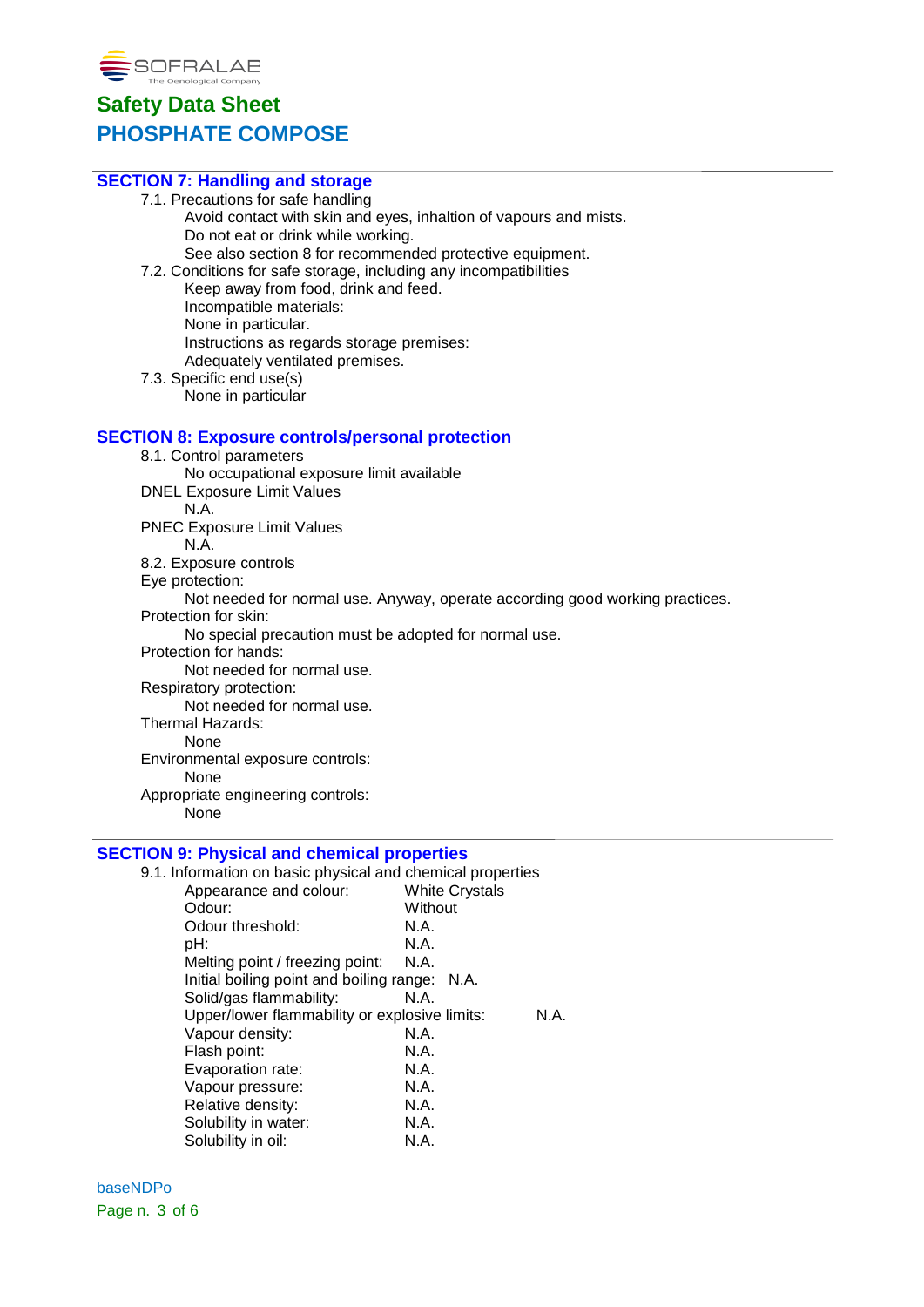

| Partition coefficient (n-octanol/water): N.A. |      |  |
|-----------------------------------------------|------|--|
| Auto-ignition temperature:                    | N.A. |  |
| Decomposition temperature:                    | N.A. |  |
| Viscosity:                                    | N.A. |  |
| Explosive properties:                         | N.A. |  |
| Oxidizing properties:                         | N.A. |  |
| 9.2. Other information                        |      |  |
| Miscibility:                                  | N.A. |  |
| Fat Solubility:                               | N.A. |  |
| Conductivity:                                 | N.A. |  |
|                                               | N.A. |  |
|                                               |      |  |

### **SECTION 10: Stability and reactivity**

10.1. Reactivity

Stable under normal conditions

- 10.2. Chemical stability
	- Stable under normal conditions
- 10.3. Possibility of hazardous reactions None
- 10.4. Conditions to avoid Stable under normal conditions.
- 10.5. Incompatible materials None in particular.
- 10.6. Hazardous decomposition products None.

#### **SECTION 11: Toxicological information**

11.1. Information on toxicological effects

Toxicological information of the mixture:

N.A.

Toxicological information of the main substances found in the mixture:

N.A.

If not differently specified, the information required in Regulation 453/2010/EC listed below must be considered as N.A.:

a) acute toxicity;

b) skin corrosion/irritation;

c) serious eye damage/irritation;

- d) respiratory or skin sensitisation;
- e) germ cell mutagenicity;

f) carcinogenicity;

g) reproductive toxicity;

h) STOT-single exposure;

i) STOT-repeated exposure;

j) aspiration hazard.

### **SECTION 12: Ecological information**

#### 12.1. Toxicity

Adopt good working practices, so that the product is not released into the environment.

- 12.2. Persistence and degradability
	- N.A.
- 12.3. Bioaccumulative potential
	- N.A.
- 12.4. Mobility in soil

baseNDPo Page n. 4 of 6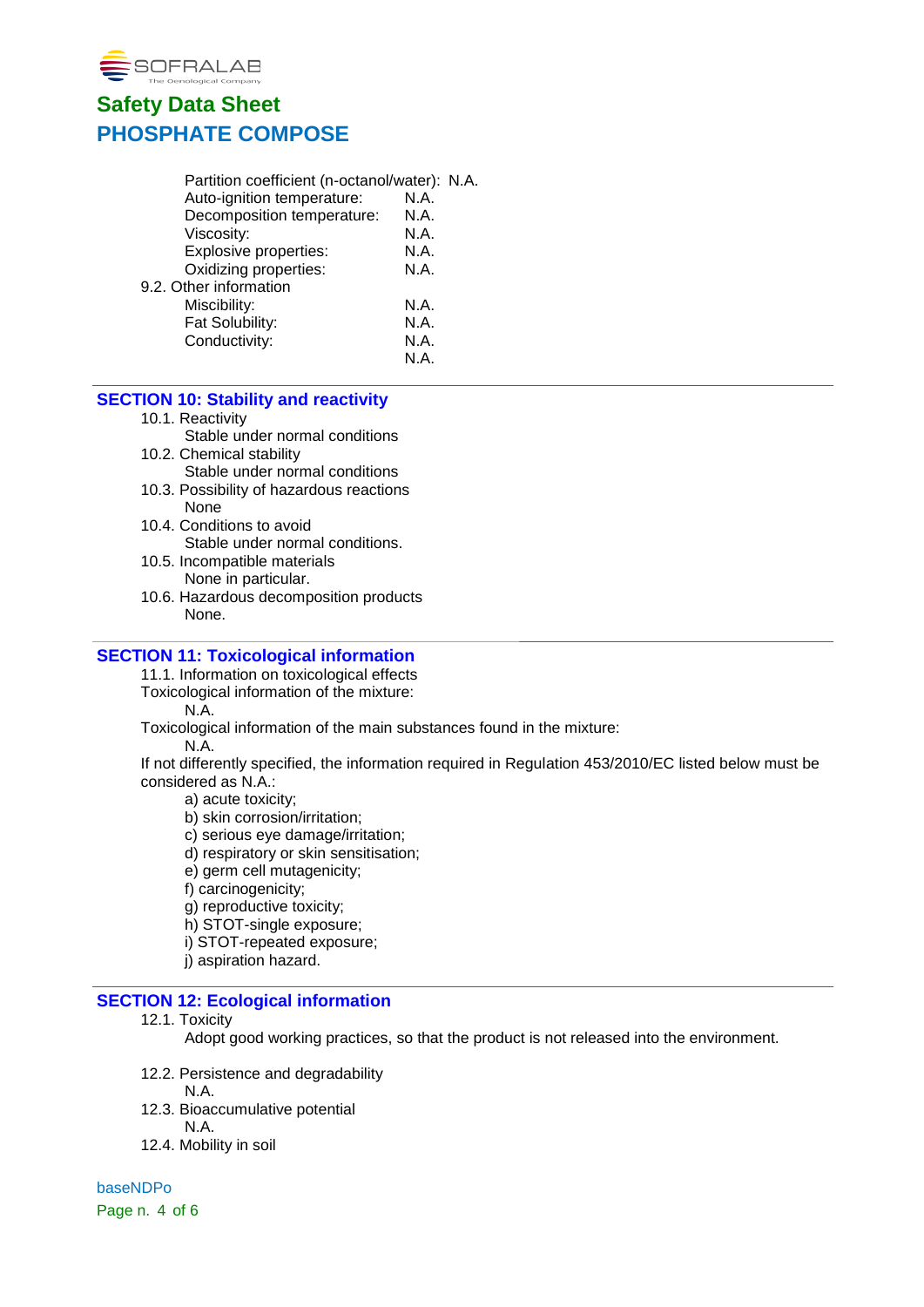

- N.A.
- 12.5. Results of PBT and vPvB assessment vPvB Substances: None - PBT Substances: None
- 12.6. Other adverse effects
	- None

## **SECTION 13: Disposal considerations**

13.1. Waste treatment methods Recover if possible. In so doing, comply with the local and national regulations currently in force.

### **SECTION 14: Transport information**

14.1. UN number

Not classified as dangerous in the meaning of transport regulations.

- 14.2. UN proper shipping name N.A.
- 14.3. Transport hazard class(es) N.A.
- 14.4. Packing group N.A.
- 14.5. Environmental hazards ADR-Enviromental Pollutant: N.A.<br>IMDG-Marine pollutant: N.A. IMDG-Marine pollutant:
- 14.6. Special precautions for user N.A.
- 14.7. Transport in bulk according to Annex II of MARPOL73/78 and the IBC Code N.A.

### **SECTION 15: Regulatory information**

15.1. Safety, health and environmental regulations/legislation specific for the substance or mixture Dir. 67/548/EEC (Classification, packaging and labelling of dangerous substances) Dir. 99/45/EC (Classification, packaging and labelling of dangerous preparations) Dir. 98/24/EC (Risks related to chemical agents at work) Dir. 2000/39/EC (Occupational exposure limit values) Dir. 2006/8/EC Regulation (EC) n. 1907/2006 (REACH) Regulation (EC) n. 1272/2008 (CLP) and amendments Restrictions related to the product or the substances contained according to Annex XVII Regulation (EC) 1907/2006 (REACH) and subsequent modifications: Restrictions related to the product: No restriction. Restrictions related to the substances contained: No restriction. Where applicable, refer to the following regulatory provisions : Directive 2003/105/CE ('Activities linked to risks of serious accidents') and subsequent amendments. Regulation (EC) nr 648/2004 (detergents). 1999/13/EC (VOC directive)

Provisions related to directives 82/501/EC(Seveso), 96/82/EC(Seveso II):

N.A.

15.2. Chemical safety assessment No

baseNDPo Page n. 5 of 6